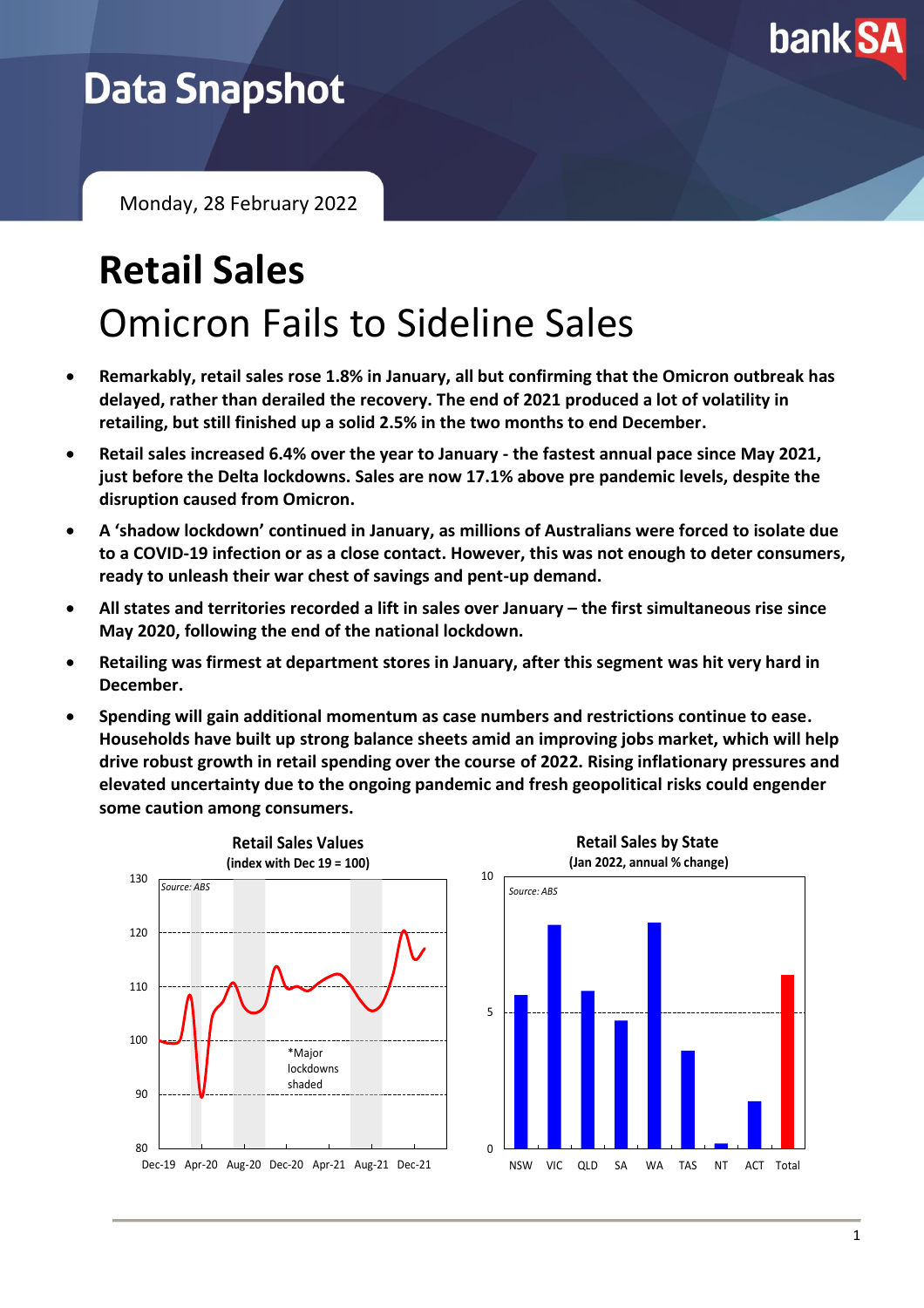Retail sales rose 1.8% in January, all but confirming that the Omicron outbreak has delayed, rather than derailed the recovery.

The end of 2021 produced a lot of volatility in retailing with November's jump a record high and December unwounding some of November's spike. But in the two months to end December, retailing still grew a solid 2.5%.

The monthly jump in January takes retail sales 6.4% higher over the year to January - the fastest annual pace since May 2021, just before the Delta lockdowns.

COVID-19 infections surged to record highs across the country in January, as the highly infectious Omicron variant ran rampant. A 'shadow lockdown' emerged as millions of Australians were forced to isolate due to infection or as a close contact. Streets and footpaths were emptied, as those who evaded isolation quickly adopted an elevated level of caution and reduced activity to prevent infection.

However, heightened infections were clearly not enough to deter consumers, ready to unleash their war chest of savings and pent-up demand. The shortening of the isolation period from 14 days to 7 days and revised definitions for 'close contacts' likely played a crucial role as well. The new rules meant less people in isolation for a shorter period and allowed those who had recovered to quickly return to the community.

It is also likely that spending gained momentum towards the end of the month, as case numbers started to fall from their peak and the number of people in isolation dropped. Even so, the resilience of spending over January was striking and a testament to the underlying strength of the economy. Indeed, retail sales are now 17.1% above pre pandemic levels, as of December 2019, despite the obstacles presented by the pandemic.

### **By states and territories**

All states and territories recorded a lift in sales over January – the first simultaneous rise across the board since May 2020, following the end of the national lockdown. This is despite COVID-19 disruptions across the entire country, compared to more localised outbreaks in the past.

WA recorded the largest monthly increase in retail spending at 4.7%, reflecting the relatively insulated disruption from Omicron. SA and Victoria also recorded solid rises in spending, jumping 3.1% and 2.5%, respectively. Elsewhere, NSW (1.0%), QLD (0.4%), TAS (0.7%), NT (1.3%) and the ACT (0.4%) also reported solid sales growth.

WA (8.3%) and Victoria (8.2%) also led the way in annual terms, followed by QLD (5.8%), NSW (5.6%) and SA (4.7%). Encouragingly, retail spending is above or around both pre-pandemic and pre-delta (as of May 2021) levels in all states and territories.

### **By category**

Although the level of spending defied the impacts of the 'shadow lockdown', several spending patterns typically observed during lockdowns were evident in January.

Spending on clothing, footwear & personal accessories, and cafes (-1.0%), restaurants & takeaway foods (-0.8%) both declined, alongside dwindling activity. Meanwhile, spending on household goods picked up 0.6% and food spending lifted by 2.2%, as consumers spent more time at home, rather than out and about.

However, the big movers in January were department stores, where spending surged 4.9% following a steep 21.3% drop in December. And spending on 'other' items which jumped 4.5% in the month.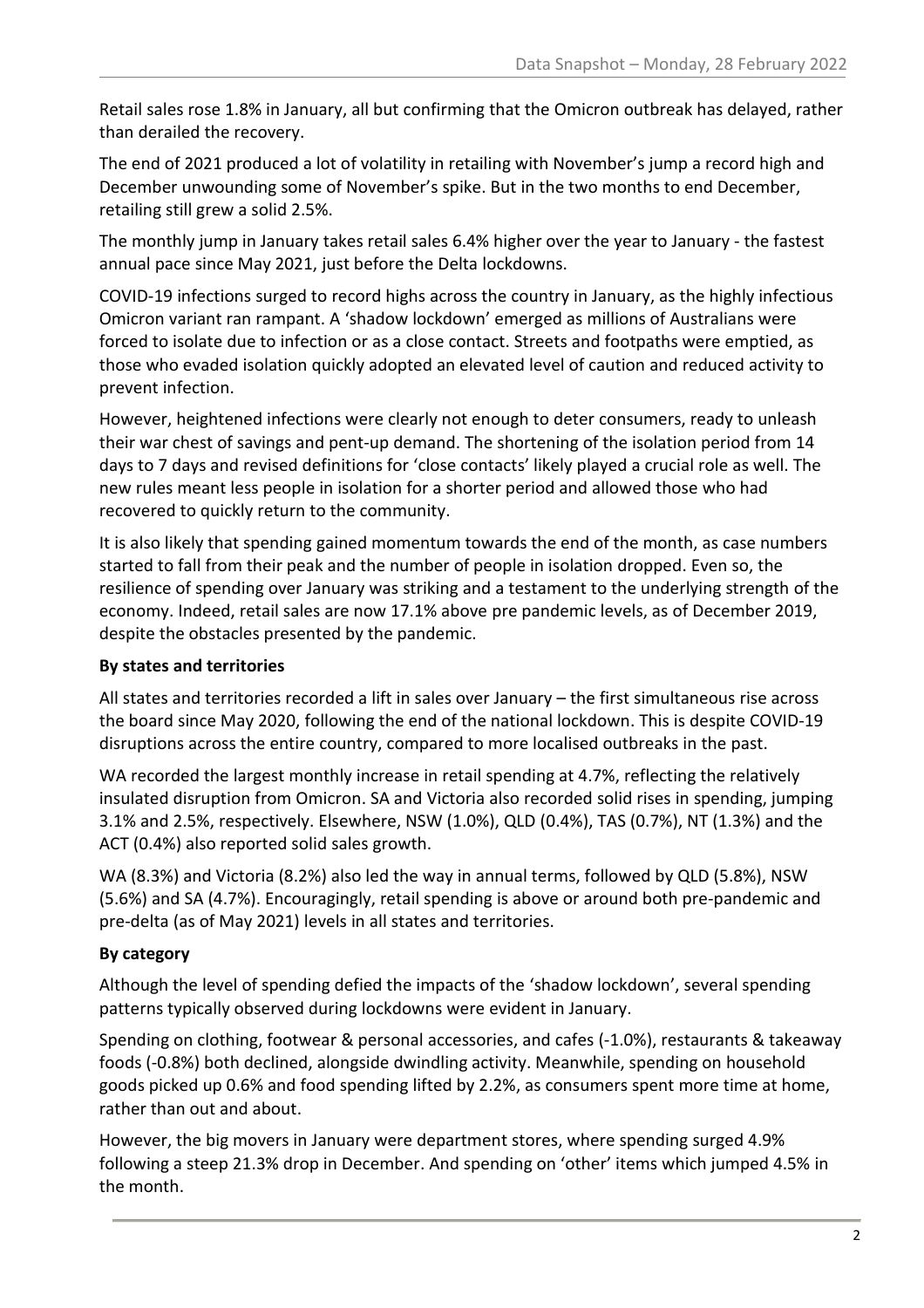

Despite the composition of spending over January, sales are above pre-pandemic levels in all categories. However, spending categories which generally see a boost from lockdowns and disruptions to trade continue to outperform those more sensitive to changes in activity.

### **Outlook**

To some surprise, retail sales shrugged off the disruption from Omicron and continued its upward trajectory. We would expect that spending will gain additional momentum as case numbers and restrictions continue to ease and we begin to welcome international arrivals. The redirection of spending towards goods and food items is also likely to wane, as activity picks up and consumers spend more time outside of the house.

The impacts of Omicron appear to have peaked and it is clear that the outbreak has only delayed, rather than derailed the recovery. Households have built up strong balance sheets and there remains considerable demand. Interest rates are low, the labour market is tight, and we are starting to see wage pressures build. The combination of these factors will drive robust growth in retail spending over the course of 2022. However, rising inflationary pressures and elevated uncertainty due to the ongoing pandemic and fresh geopolitical risks could engender some caution among consumers.

> **Jameson Coombs, Associate Economist** Ph: 0401 102 789